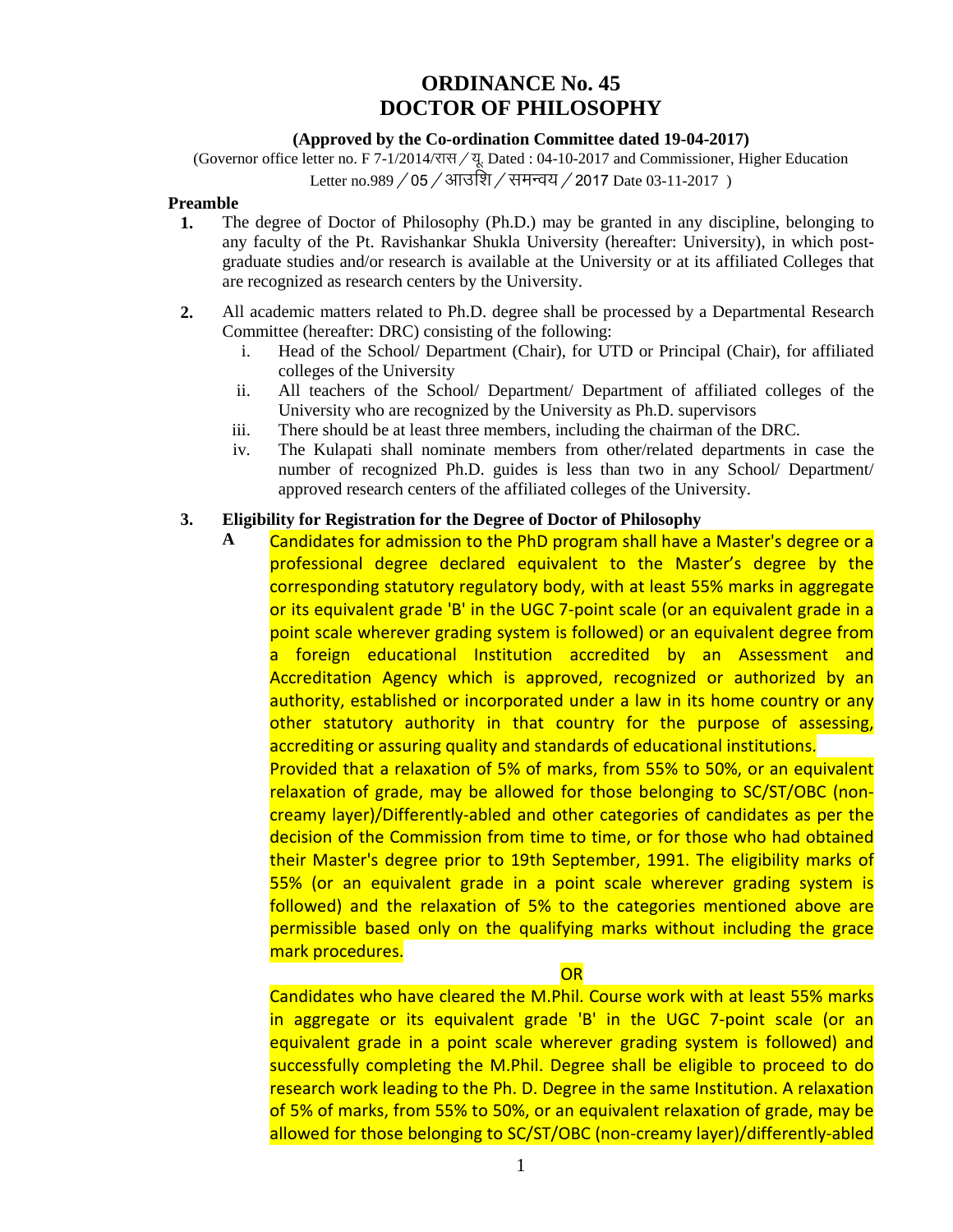and other categories of candidates as per the decision of the Commission from time to time.

**OR** 

A person, whose M.Phil. dissertation has been evaluated and the viva voce is pending may be admitted to the Ph.D. program of the same Institution.

### **OR**

Candidates possessing a Degree considered equivalent to M.Phil. Degree of an Indian Institution, from a Foreign Educational Institution accredited by an Assessment and Accreditation Agency which is approved, recognized or authorized by an authority, established or incorporated under a law in its home country or any other statutory authority in that country for the purpose of assessing, accrediting or assuring quality and standards of educational institutions, shall be eligible for admission to Ph.D. program.

**B** Provided that the candidate will be admitted to the Ph.D. program through an entrance test to be conducted once in a year, preferably in October by the University. The modalities of the test shall be decided by the University.

Candidates provisionally admitted to the program through an entrance test will be awarded with the University Fellowships depending upon their availability.

- **C** Following candidates shall be exempted from appearing at the entrance test:
	- i. Candidates, who qualify UGC-CSIR (JRF) examination, including NET lecturership/ SLET/ GATE/ **GPAT** or any other JRF examination conducted by national agencies, such as ICMR, DBT, DAE, ICSSR, etc.
	- ii. (a) Candidate possessing M.Phil. degree from Pt. Ravishankar Shukla University, Raipur, shall be exempted from the course work, provided that his/her admission to the M.Phil. degree has been through entrance examination.
		- (b) Candidate possessing M.Phil. degree from other recognized university has to appear at the entrance examination, but shall be exempted from course work if '<mark>Research Methodology</mark>' has been a component of his/her M.Phil. degree.
	- iii. Teacher Fellowship holder and University/ College teachers holding a regular position (regular appointment) and having completed two years of service as teacher in a department or affiliated colleges of the University.
	- iv. Scientists of any recognized national (for example, DST-, CSIR-funded etc.) and international institutions (for example, WHO-funded etc.) having acquired two years experience.

#### **4. Procedure for Admission/Registration**

An eligible candidate (refer Clause 3) must apply for registration for Ph.D. degree of his/her subject on the prescribed form obtainable on payment of prescribed fee. The application shall be considered by the DRC of the concerned Schools/ Departments/ Affiliated Colleges.

The DRC will allocate the supervisor, with the mutual consent of the candidate and the guide, for an eligible candidate depending on the number of student per faculty member, the available specialization among the faculty supervisors and the research interest of the student as indicated during interview by the student.

All eligible candidates except in **3 C ii** shall be required to undertake course work for a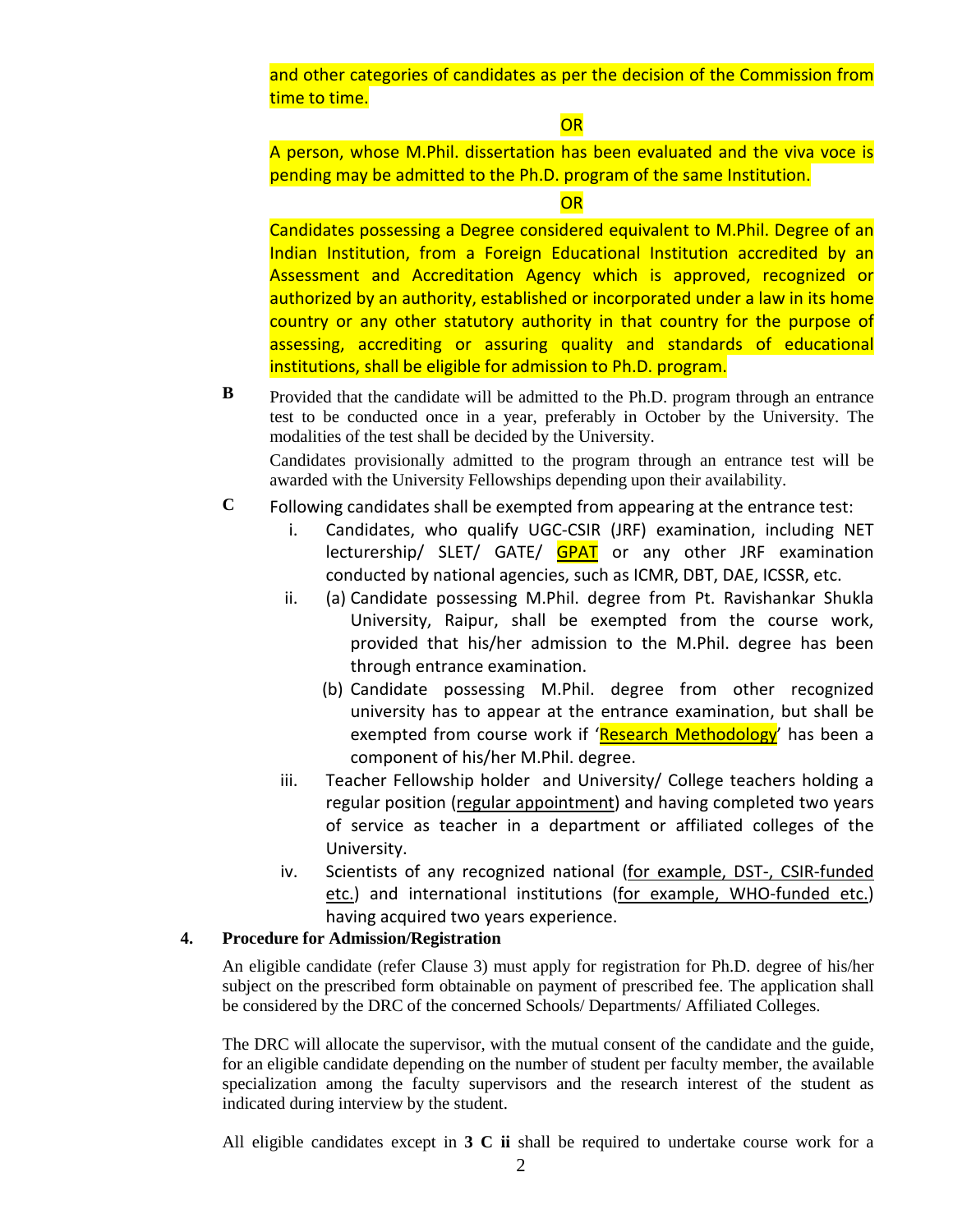minimum period of one semester. The course work must include research methodology which may consist of quantitative methods and computer applications. The course content shall be designed by the Board of Studies (BoS) of the concerned subject. The course work may also involve reviewing of published research in the relevant field.

On the recommendation of the Supervisor, the course work may be carried out by the candidates in sister schools/ departments/ institutes either within or outside the University.

The candidate shall be evaluated at the end of the semester. If the candidate is not able to pass the course with 50% marks, the candidate shall be allowed to reappear at the examinations within the next 12 months. The respective DRC will conduct the evaluation at the institutional/ departmental level.

While granting provisional admission to candidates to Ph.D. program the DRC will pay due attention to the National/ State reservation policy.

The candidates shall have to pay fees as decided by the university from time to time.

Provided that the teachers of the University and Teachers under the U.G.C. teacher fellowship scheme or any other scheme will not be required to pay the fees, except the registration fee and six-monthly progress report fee. The teachers of the other Universities shall be required to pay the Library and/or Laboratory Caution money.

## **5. Research Degree Committee (RDC):**

The candidate shall be eligible to submit synopsis (as per **Appendix-1**) of his/her proposed research work, after successfully completing the course work, along with the title of the thesis (in six copies) duly forwarded by the chairman of the relevant DRC. He shall be required to make an oral presentation of the proposed work before the Research Degree Committee consisting of the following members:

- i. Kulapati or his/her nominee
- ii. Dean of the Faculty
- iii. Head of the University Teaching Department/ School of Studies in the subject
- iv. Chairman, Board of Studies in the Subject
- v. One external subject expert of the rank of a University Professor/ Director of recognized Institutes to be appointed by the Kulapati, out of a panel of 5 experts given by the Chairman of the Board of Studies concerned. The term of the subject expert shall be coterminous with the tenure of the Board of Studies.

External expert and two other members shall form the quorum.

- **Note:** 1. The Supervisor/ Co-supervisor are entitled to be present during the oral presentation of his/her candidate.
	- 2. No. TA and D.A. shall be payable to the candidate and the Supervisor/Cosupervisor for attending the Research Degree Committee meeting.
- **6.** The meeting of the Research Degree Committee shall be held in the University Office twice a year preferably in July and January. The committee shall confirm a list of approved Supervisor/Co-Supervisor along with their specializations, prepared by the DRC. This list shall be available with the Registrar/ Academic section of the University.

The committee shall formally recommend the registration of the candidate for the Ph. D. degree.

On approval by the RDC the candidate shall be registered and enrolled as a student from the date of his/her application. He/She will also be required to pay regular tuition, library and laboratory fees (six-monthly) during his/her research tenure. The RDC has the right to suggest revision/alterations (if required) in the synopsis forwarded by the DRC.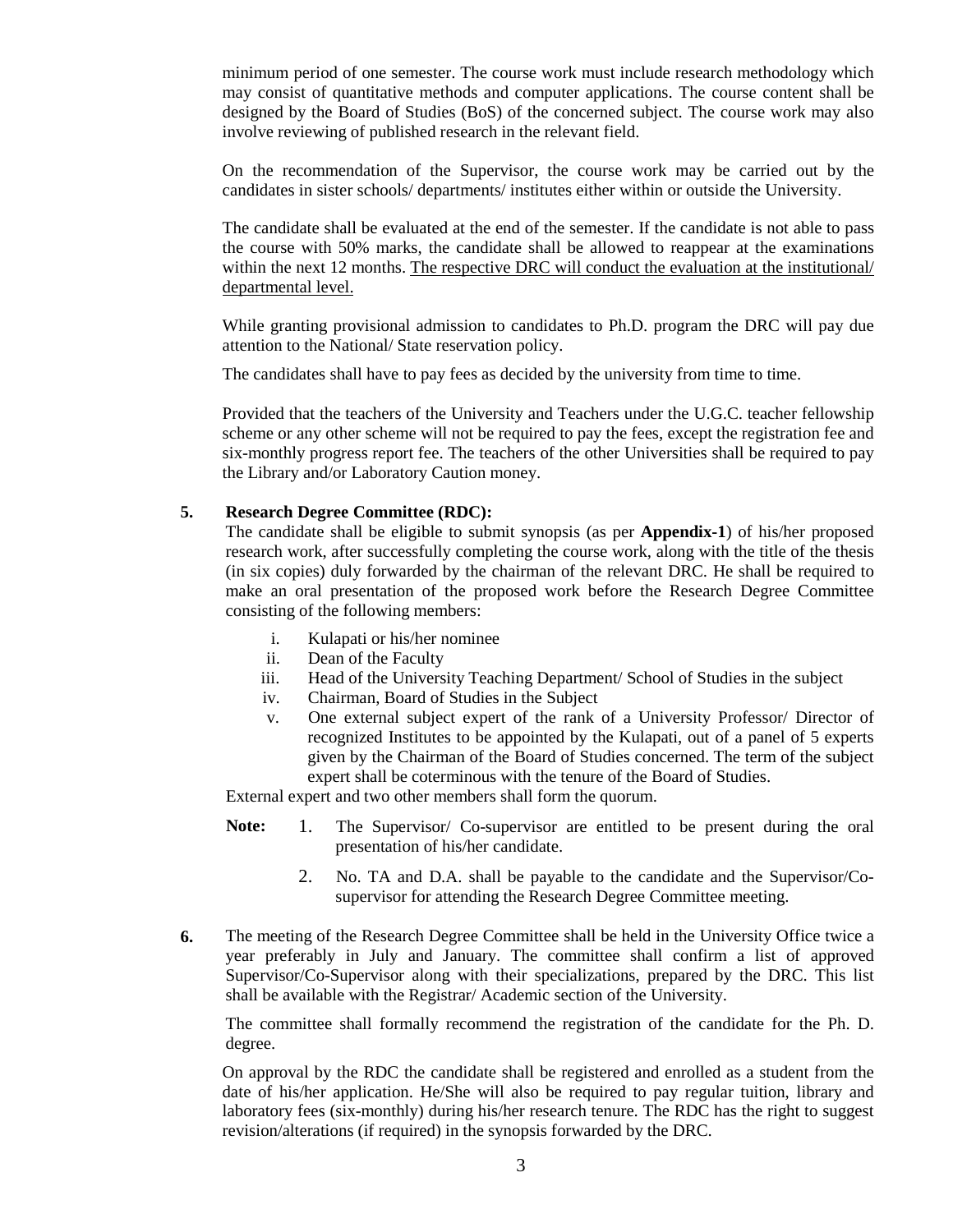Provided that if the RDC does not recommend a candidate for registration to Ph.D. degree, the caution money deposited by the candidate shall be refunded.

**7.** A candidate shall ordinarily be permitted to work for Ph.D. degree in the subject in which he/she has obtained his/her post-graduate degree.

Provided that research work leading to Ph.D. degree may be encouraged in allied subjects of interdisciplinary nature of the same faculty or of allied faculties. In such cases the candidate may also be permitted to work under one or two co-supervisors, along with the supervisor of the University.

**8.** A candidate shall pursue his/her research at the institution from where his/her application form has been forwarded under Clause 3 (b) of the Ordinance.

Provided that a candidate permitted to work in a research establishment<sup>\*</sup> recognized by the University shall be required to take at least one co-supervisor along with the supervisor; one of them should be the teacher of the University and the other a Teacher/ Scientist/ Research Officer/ Director of the Institution where the candidate is actually working.

\* Includes Institutions and Laboratories run and sponsored by the Union /State Governments or its agencies; and Foreign University/Institution of repute.

Provided also a candidate may be permitted to carry out his/her research/ practical work in a Research Institution/ Research Laboratory/ Laboratory of a University recognized by the University for the purpose under the supervision of a Scientist/ Director/ Teacher of the Institution who may or may not be the co-supervisor of the candidate.

## 9. **Supervisors/ Co-supervisors**

The person recommended as Supervisor/Co-supervisor to guide the Research Scholar must be:

Any regular Professor of the University/Institution Deemed to be University/College with at least five research publications in refereed journals and any regular Associate/Assistant Professor of the university/institution deemed to be a university/college with a Ph.D. degree and at least two research publications in refereed journals may be recognized as Research Supervisor.

Provided that in areas/disciplines where there is no or only a limited number of refereed journals, the Institution may relax the above condition for recognition of a person as Research Supervisor with reasons recorded in writing.

Only a full time regular teacher of the concerned University/Institution Deemed to be a University/College can act as a supervisor. The external supervisors are not allowed. However, Co-Supervisor can be allowed in inter-disciplinary areas from other departments of the same institute or from other related institutions with the approval of the RDC.

The allocation of Research Supervisor for a selected research scholar shall be decided by the DRC concerned depending on the number of scholars per Research Supervisor, the available specialization among the Supervisors and research interests of the scholars as indicated by them at the time of interview/viva voce.

In case of topics which are of inter-disciplinary nature where the Department concerned feels that the expertise in the Department has to be supplemented from outside, the Department may appoint a Research Supervisor from the Department itself, who shall be known as the Research Supervisor, and a Co-Supervisor from outside the Department/ Faculty/College/Institution on such terms and conditions as may be specified and agreed upon by the consenting Institutions/Colleges.

A Research Supervisor/Co-supervisor who is a Professor, at any given point of time, cannot guide more than three (3) M.Phil. and Eight (8) Ph.D. scholars. An Associate Professor as Research Supervisor can guide up to a maximum of two (2) M.Phil. and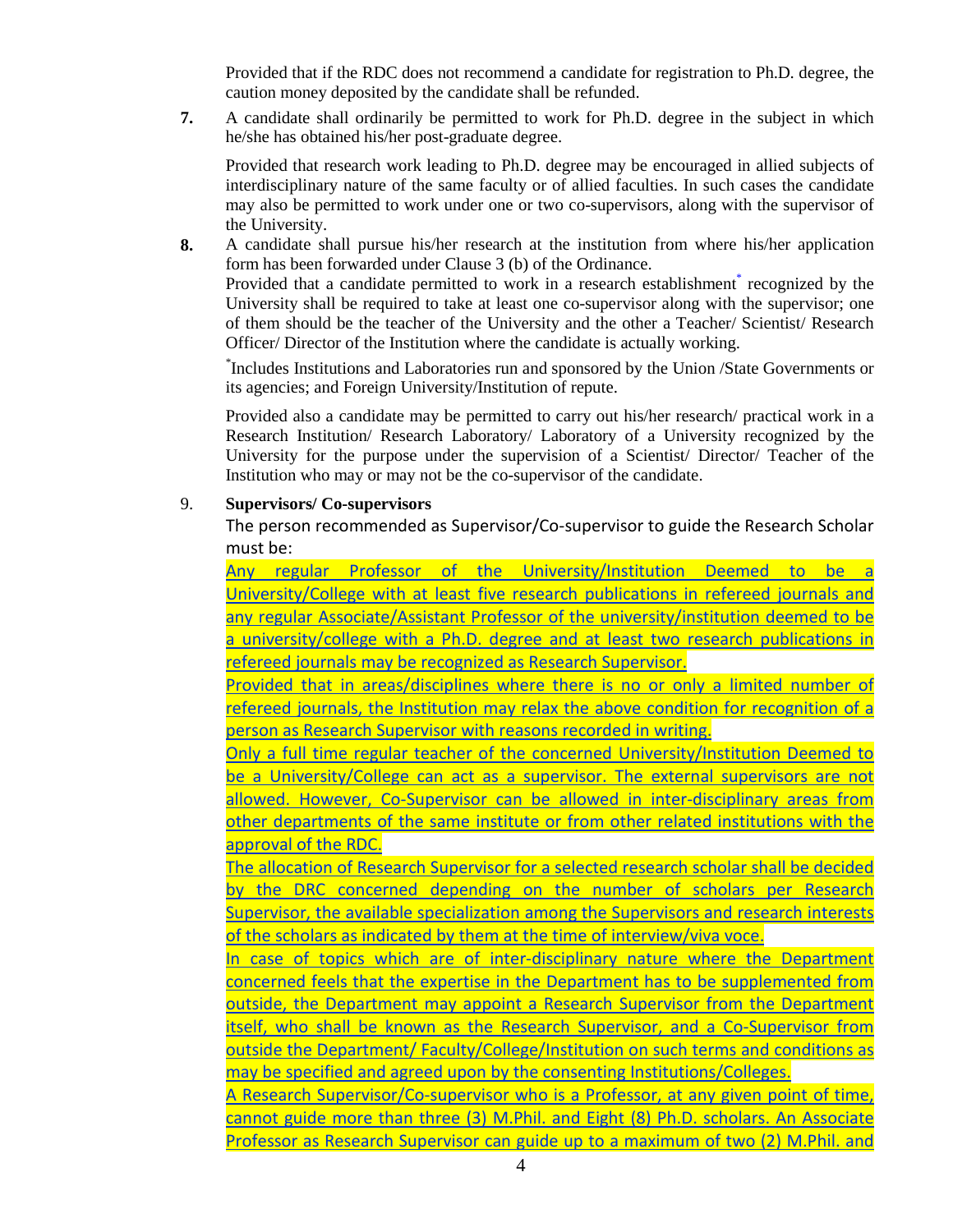six (6) Ph.D. scholars and an Assistant Professor as Research Supervisor can guide up to a maximum of one (1) M.Phil. and four (4) Ph.D. scholars.

In case of relocation of an M.Phil/Ph.D. woman scholar due to marriage or otherwise, the research data shall be allowed to be transferred to the University to which the scholar intends to relocate provided all the other conditions in these regulations are followed in letter and spirit and the research work does not pertain to the project secured by the parent institution/ supervisor from any funding agency. The scholar will however give due credit to the parent guide and the institution for the part of research already done.

#### **10. Tenure of Ph.D. Work**

(a) Ph.D. program shall be for a minimum duration of three years, including course work and a maximum of six years.

The women candidates and Persons with Disability (more than 40% disability) may be allowed a relaxation of two years for Ph.D. in the maximum duration. In addition, the women candidates may be provided Maternity Leave/Child Care Leave once in the entire duration of Ph.D. for up to 240 days.

The candidate shall pursue his/her research at the approved place of research under the Supervisor/Co-supervisors on the approved subject. In case a candidate does not submit his/her thesis within six calendar years, his/her registration shall stand automatically cancelled.

Provided also that Kulapati may permit a candidate to get re-registered on the same topic on payment of the prescribed re-registration fee. The minimum period and attendance shall not apply to such re-registered candidate.

- (b) The candidate possessing M.Phil. degree or a teacher with  $two$  years teaching experience at the time of registration can submit his/her thesis after 30 months instead of 36 months as provided in Clause 10 (a) of the Ordinance.
- $(c)$  The candidate shall put in at least 300 days attendance, excluding attendance he/she will earn during the course work, in the research center and certified by the Supervisor and/or Co Supervisor.

#### **11. Change of Supervisor**

The candidate may be allowed to change the Supervisor by the Kulapati, on the recommendation of the **DRC or** committee constituted by the Kulapati for this purpose under special circumstances. No major change in the topic of research will be permitted due to change in supervisor.

#### **12. Six-monthly Progress Report**

The candidate shall submit every six months a record of attendance, receipt of fees paid and progress report of the work through his/her supervisor as per **Appendix-2**. If the progress of work is not found satisfactory in two successive reports or no reports are received for a period of one year and the candidate fails to deposit the prescribed fees, the Kulapati may order the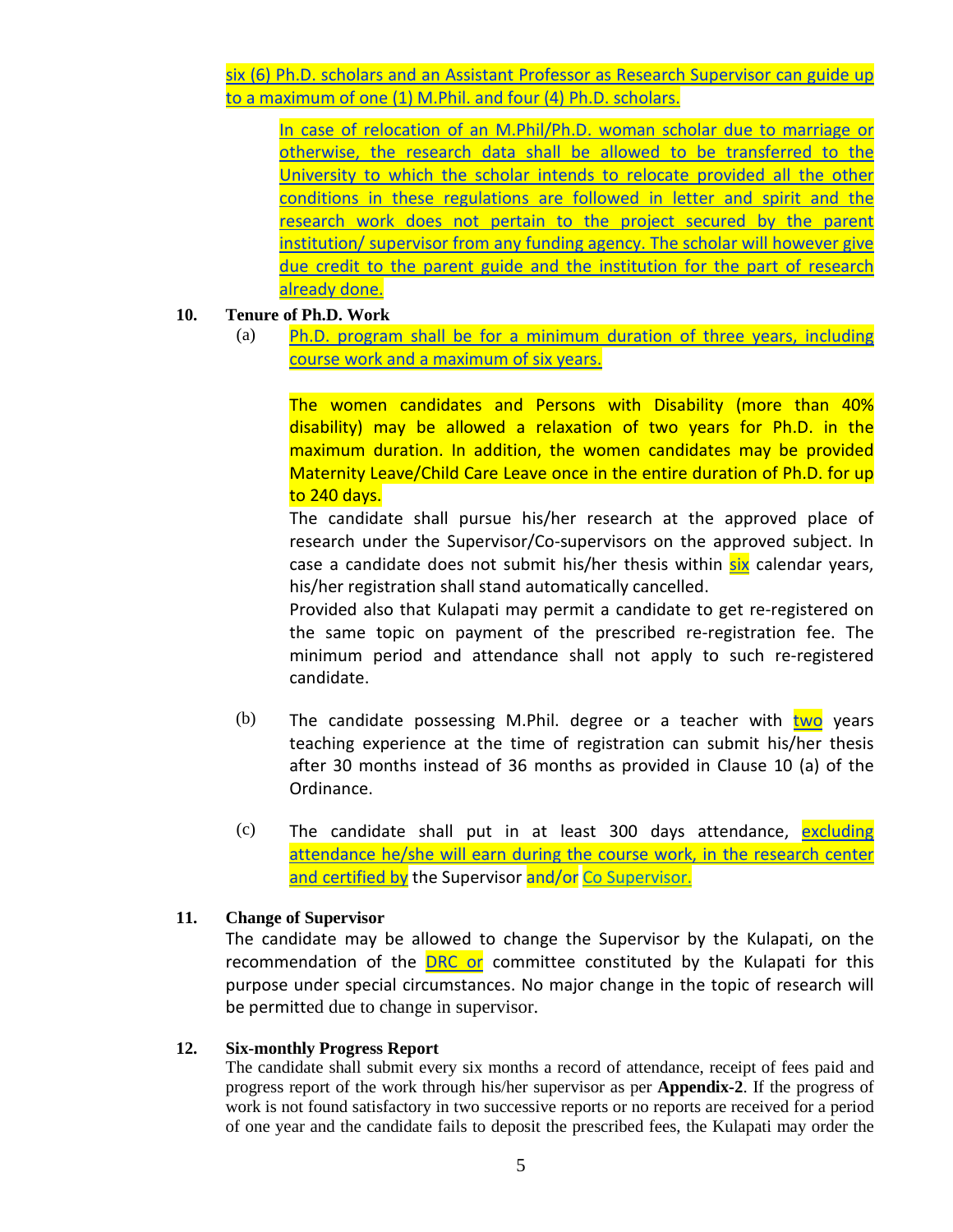removal of the name of the scholar from the list of those registered for the Ph.D. degree.

- **13. Submission of Summary of Thesis**
	- (a) Prior to submission of the thesis, the candidate shall make a pre-Ph.D. presentation before the DRC that may be open to all faculty members and research students, for getting feedback and comments, which may be suitably incorporated into the draft thesis under the advice of the supervisor.
	- (b) The candidate shall submit six copies of the summary of the thesis together with at least one (1) research paper in refereed journal and make two paper presentations in conferences/seminars before the submission of the thesis for adjudication, and produce evidence for the same in the form of presentation of certificates and/or reprints through his/her Supervisor to the Registrar about two months prior to the anticipated date of submission of thesis.
	- (c) The supervisor shall submit a panel of at least six names of examiners actively engaged in the concerned area of research not below the rank of Reader or College Professor in a sealed cover to the Registrar. Provided that the panel of examiners shall be obtained from the Chairman, Board of Studies of the Subject concerned, in case the candidate is related to the supervisor.
	- (d) On the receipt of the panel of examiners from the supervisor and summary from the candidate, the Registrar shall call a meeting of Examination Committee of the subject constituted U/S 44 of the Adhiniyam. The Committee considering the panel submitted by the Supervisor/ Chairman, Board of Studies, will prepare a panel of six names to act as examiners.
	- (e) THE TERM RELATIONS SHALL INCLUDE: Father, Mother, Wife, Husband, Daughter, Son, Grand Son, Grand Daughter, Brother, Sister, Nephew, Niece, Grand Nephew/Niece, Uncle, Aunt, Son-in-law, Sister-in-law, Father-in-law, First cousinin-law etc.
- **14.** The candidate shall submit three bound copies of his/her thesis along with the following:
	- $(a)$  The candidate must append reprint of the published paper (Ref. 13.b) or acceptance letter and certificate of presentation of the papers in Symposium/Conference/Seminar.
	- (b) The thesis must be accompanied by a declaration from the candidate that the thesis embodies his/her own work and he/she has worked under the Supervisor at the approved place of work for the required period as per provisions of Clause 10 of Ordinance (**Appendix-3**).
	- (c) The certificate from the Supervisor together with Co-supervisors, if any, that the thesis fulfills the requirements of the Ordinance relating to the Ph.D. degree of the University (**Appendix-4**).
	- (d) The candidate shall also remit with the thesis the prescribed examination fee.
	- (e) Submission of Electronic copy of the Thesis/ Dissertation (ETD) is mandatory at the time of submission of the Ph.D. thesis (**Appendix-5**). The University shall submit a soft copy to the UGC within a period of 30 days after the award of the degree, for hosting the same in INFLIBNET, accessible to all Institutions /Universities.
	- (f) The candidate will submit a declaration that the thesis is free from plagiarism or produce a certificate from the institutional plagiarism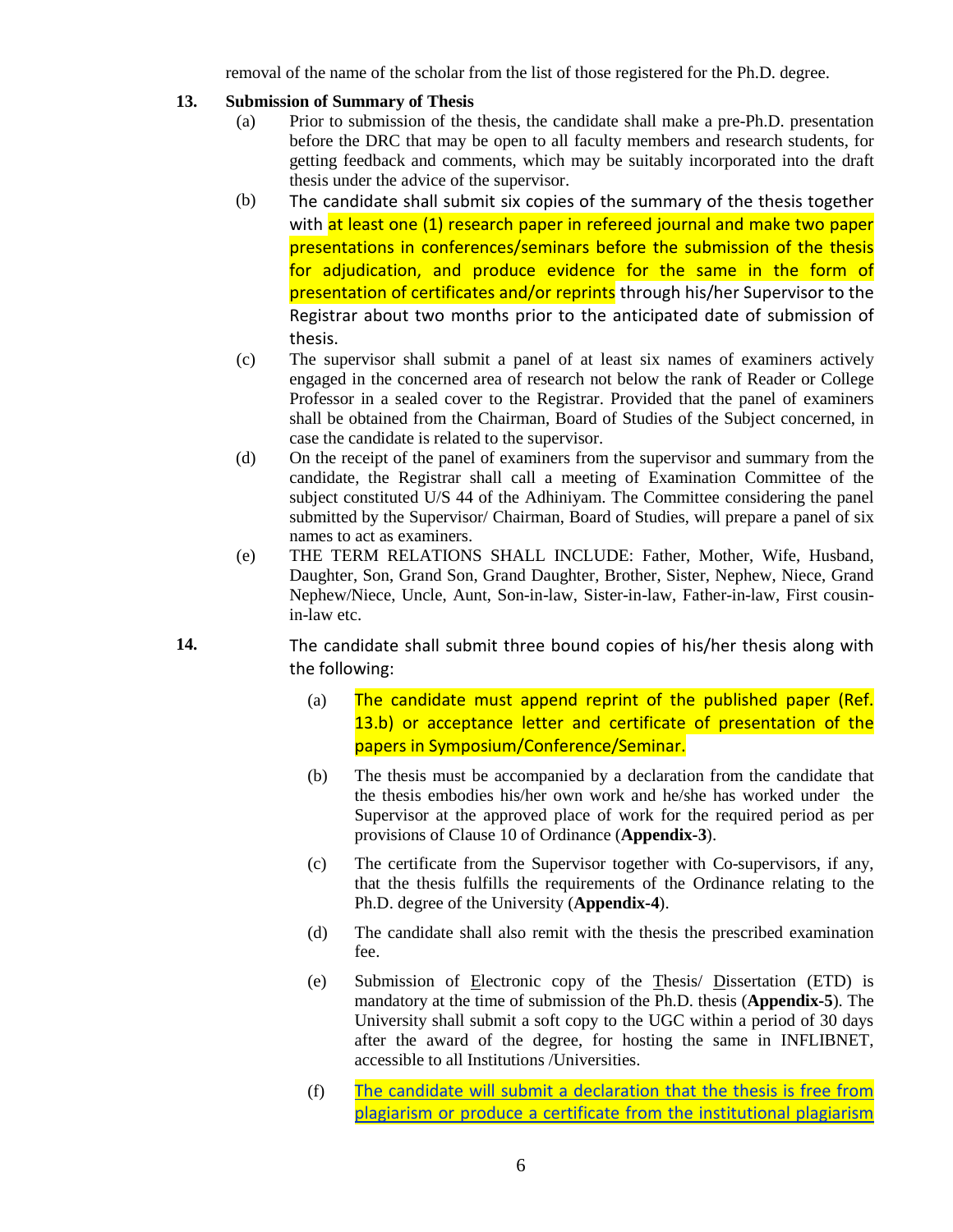## **15. Evaluation Procedures following Submission of the Thesis**

On receipt of the thesis along with the certificates and fee it shall be sent to the examiners already consented as per Clause 13 (d) of the Ordinance.

- **16.** The thesis to be accepted for the award of the Ph.D. degree must comply with the following conditions:
	- (a) It must be a piece of research work characterized either by the discovery of the facts or by a fresh approach towards the interpretation of facts. In either case it should evince the candidate's capacity for critical examination and sound judgment.
	- (b) It must be satisfactory in point of language and presentation of the subject matter.
- **17.** The examiners shall categorically recommend in the prescribed proforma (**Appendix-6**) acceptance, revision or rejection of the thesis together with detailed comments on the points spelled out in clause 16 of the Ordinance. The examiner must also give a list of the questions he/she wishes to be asked at the viva-voce examination.
- **18.** (a) The examiners may seek clarification of the subject matter of the thesis from the Supervisor. The provision will be incorporated in the letter to be sent to the examiners while sending the thesis.
	- (b) The Kulapati can recall the thesis from an examiner who fails to send the report within three months of the date of dispatch of the thesis and appoint another examiner.
- **19.** (a) In case both the examiners reject the thesis or one of them rejects the thesis and the other recommends a revision the thesis shall be rejected.
	- (b) If both the examiners recommend for the revision of the thesis the candidate shall be called upon to revise the thesis in the light of the observations of the examiners.
	- (c) If one examiner approves the thesis and the other rejects it or recommends for revision the thesis shall be sent to the third examiner drawn from the panel of the examiners by the Kulapati with both the reports of earlier examiners. The names of earlier two examiners shall not be disclosed to the third examiner. The third examiner shall be asked to give his/her opinion on the points, raised by the earlier examiners while rejecting or recommending revision of the thesis. The opinion of the third examiner shall be final.
	- (d) In case both the original examiners accept the thesis for the award of the Ph.D. Degree or in the event of it being referred to the third examiner, the third examiner accepts the thesis for the award of the Ph.D. Degree, the candidate shall be called upon to appear at the viva-voce examination before a board of examiners comprising of the Supervisor, Co-Supervisor (if any) and one of the two examiners selected by the Kulapati who have accepted the thesis for the award of the Ph.D. Degree. Provided that the Kulapati shall appoint the Chairman, DRC or Chairman, Board of Studies of the subject concerned to act as viva-voce examiner, in place of the Supervisor in case the candidate is related (Clause 13e) to the Supervisor.
	- (e) The Supervisor/ Chairman, DRC, Chairman, Board of Studies of the subject concerned, as the case may be, shall be communicated the name of the external examiner appointed by the Kulapati to conduct the viva-voce examination. The date fixed for the viva-voce be informed to the candidate and the Registrar. Provided that in special circumstances Kulapati may appoint alternate viva-voce

examiners if both the examiners are not in a position to conduct the viva-voce examination.

(f) The viva-voce examination shall be conducted at the University Teaching Department/School of Studies in the subject or at any place fixed by the University for the purpose. The date, time and place of viva-voce examination shall be notified by the Registrar on the University Notice Board about a week in advance. At the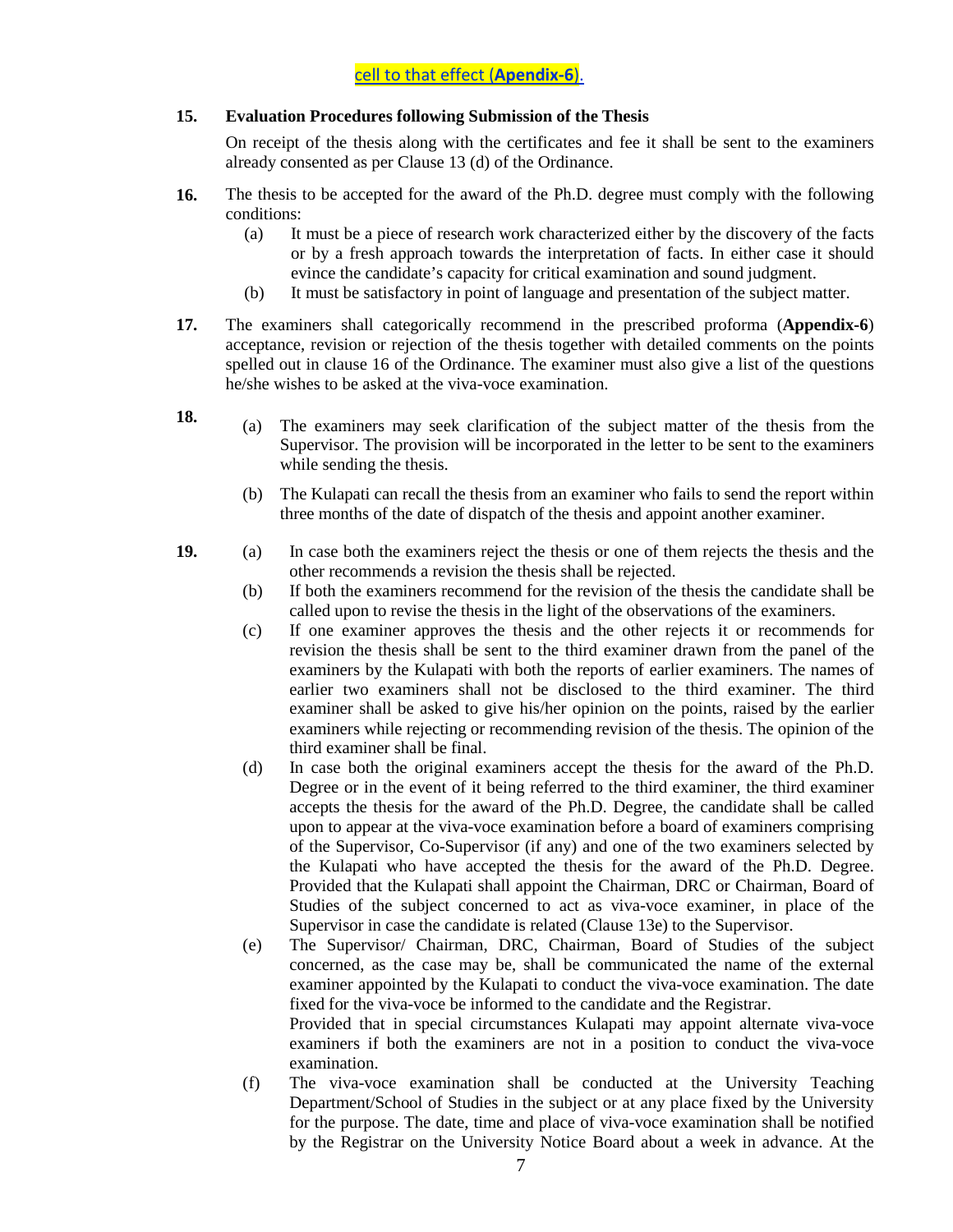time of viva-voce examination the board of examiners shall be provided with the reports of the examiners which shall be returned along with the report of viva-voce examination to the Registrar.

- (g) The candidate shall present the work embodied in the thesis before the board of examiners, members of faculty, research scholars and other interested persons. After the presentation of the research work the Board shall ask question together with those questions which have been given along with examiners reports. Others in the audience can also ask questions and the candidate shall reply only those questions which are permitted by the external examiner.
- (h) In case the recommendation of the viva-voce examiner differs from that of the thesis examiner or there is difference of opinion between the viva-voce examiners, the candidate shall re-appear at a second viva-voce examination within six months. If the candidate fails to satisfy the viva-voce examiners a second time, his/her thesis shall be finally rejected. Such candidates would be required to pay the prescribed additional fee for the second viva-voce. The external examiner for second viva-voce shall be appointed by the Kulapati.
- **20.** If the examiners recommend that the candidate be asked to revise/improve his/her thesis, the Kulapati shall permit the candidate to resubmit his/her thesis not earlier than six months and not later than eighteen months, the period being counted from the date of the issue of order to the candidate. The candidate shall be provided examiner (s) reports without disclosing the names of the examiners to enable him/her to improve the thesis. All the copies of the thesis shall also be returned to the candidate.

In case the candidate is allowed to resubmit the thesis he/she will have to pay the prescribed fee afresh at the time of resubmission, but it shall not be necessary for him to reproduce any certificate of further attendance at the Institution at which he/she carried out the work.

The resubmitted three copies of the thesis must mark clear mention that it is a revised version.

The thesis shall be got examined as far as possible by the examiners who finally recommended for the revision.

In case both the examiners of revised thesis accept the thesis for the award then the candidate shall be awarded with the Ph.D. Degree on successful viva-voce examination as per provisions of clause 19 of the Ordinance.

In case a candidate is asked to revise the thesis under clause 19 (b) and one of the examiners recommends again for revision and the other accepts the thesis for award then the thesis shall be sent to the third examiner. If the third examiner rejects or recommends for revision the thesis shall stand rejected. If, he accepts for the award then the candidate shall be awarded with the Ph.D. Degree on successful viva-voce examination as per provision of clause 19 of the Ordinance.

In case a candidate who has been asked to revise to thesis under clause 19 (c) and one of the examiners recommends again for revision and the other accepts the thesis for award then the candidate shall be awarded with the Ph.D. Degree on successful viva-voce examination as per provision of clause 19 of the Ordinance.

If the revised thesis is required to be revised a second time it shall automatically stand rejected.

**21.** Maximum number of research candidates that can be registered and allowed to pursue research work under a supervisor at any particular time shall be SIX only. The submission of a thesis shall create a vacancy for the admission of a new candidate for Ph.D. degree under the concerned supervisor.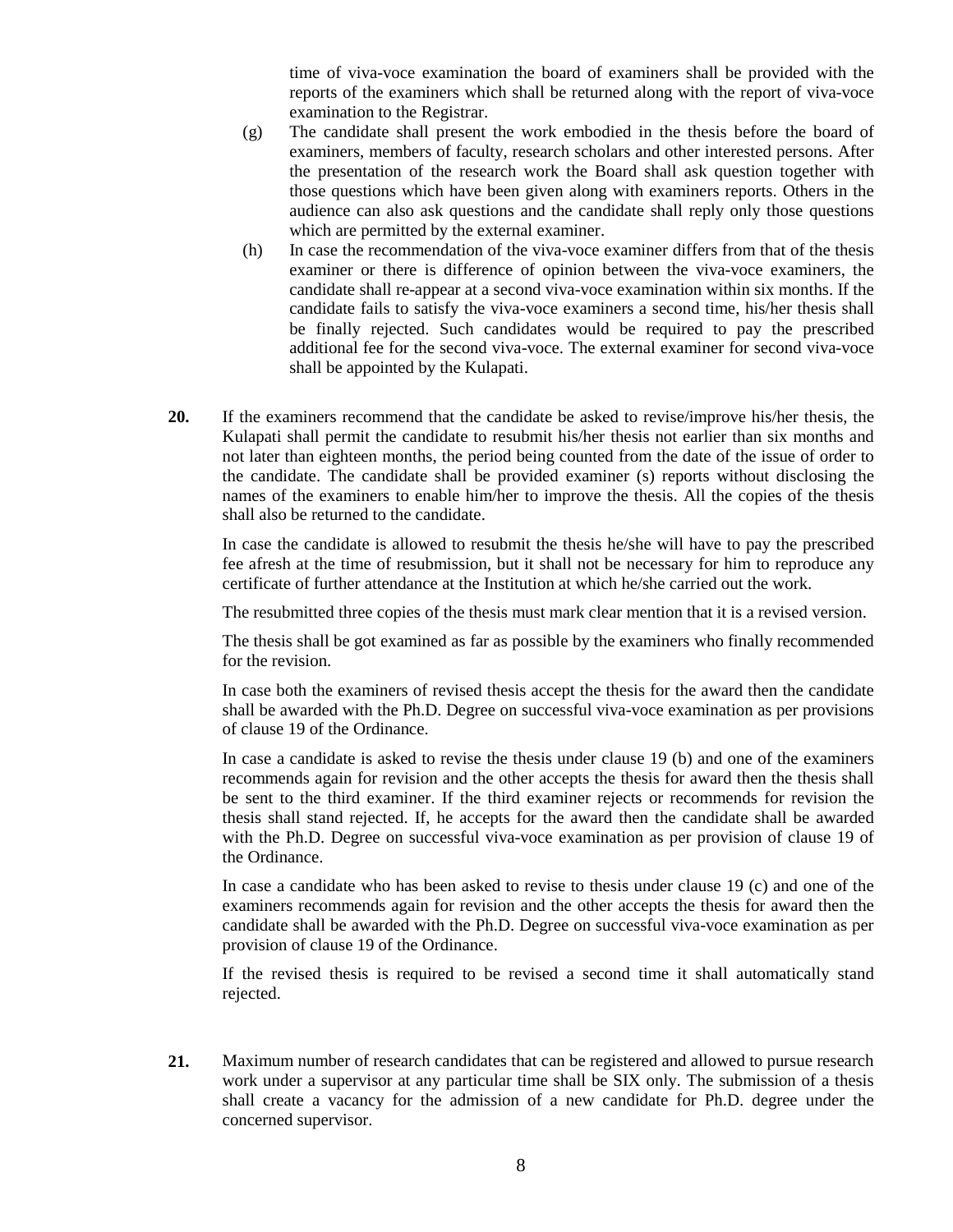Provided that the candidates registered with the Co-supervisor shall not be counted for the number of candidates under a Supervisor.

- **22.** No research scholar shall join any other course, study or appear at any other examination conducted by any University leading to a degree (except Certificate/Diploma course of Languages, Research Methodology, Statistics, Computer courses).
- **23.** The candidate, if so desires, is allowed to publish his/her thesis. However, such publication shall state on the title page itself that this was a thesis approved for the award of the Ph.D. Degree of the University.
- **24.** The University agrees that a Ph.D. student is the owner of the copyright in his/her thesis.
- **25.** After the viva-voce, the recommendation of the examiners shall be reported to the Executive Council for the award of Ph.D. Degree to the candidate. One copy of the thesis will be kept in the University Library and another copy will be kept in the Departmental Library of the Institution where the research work was carried out; the third will be returned to the Supervisor.
- **26.** After the declaration of the result the successful candidates may be provided with the copies of reports of examiners who recommended for the award of the degree on payment of the prescribed fee. The reports will not disclose the identity of the examiners.
- **27.** The candidates who have been already registered for Ph.D. Degree under the repealed Ordinance will continue to be governed by the Provisions of the repealed Ordinance. The candidates who have applied for registration but have not been registered till this Ordinance comes into force shall be governed by the provisions of this Ordinance.
- **28.** On detection of any irregularity, the University shall take suitable steps to withdraw the degree as per provisions of section 6 (12) of the Adhiniyam.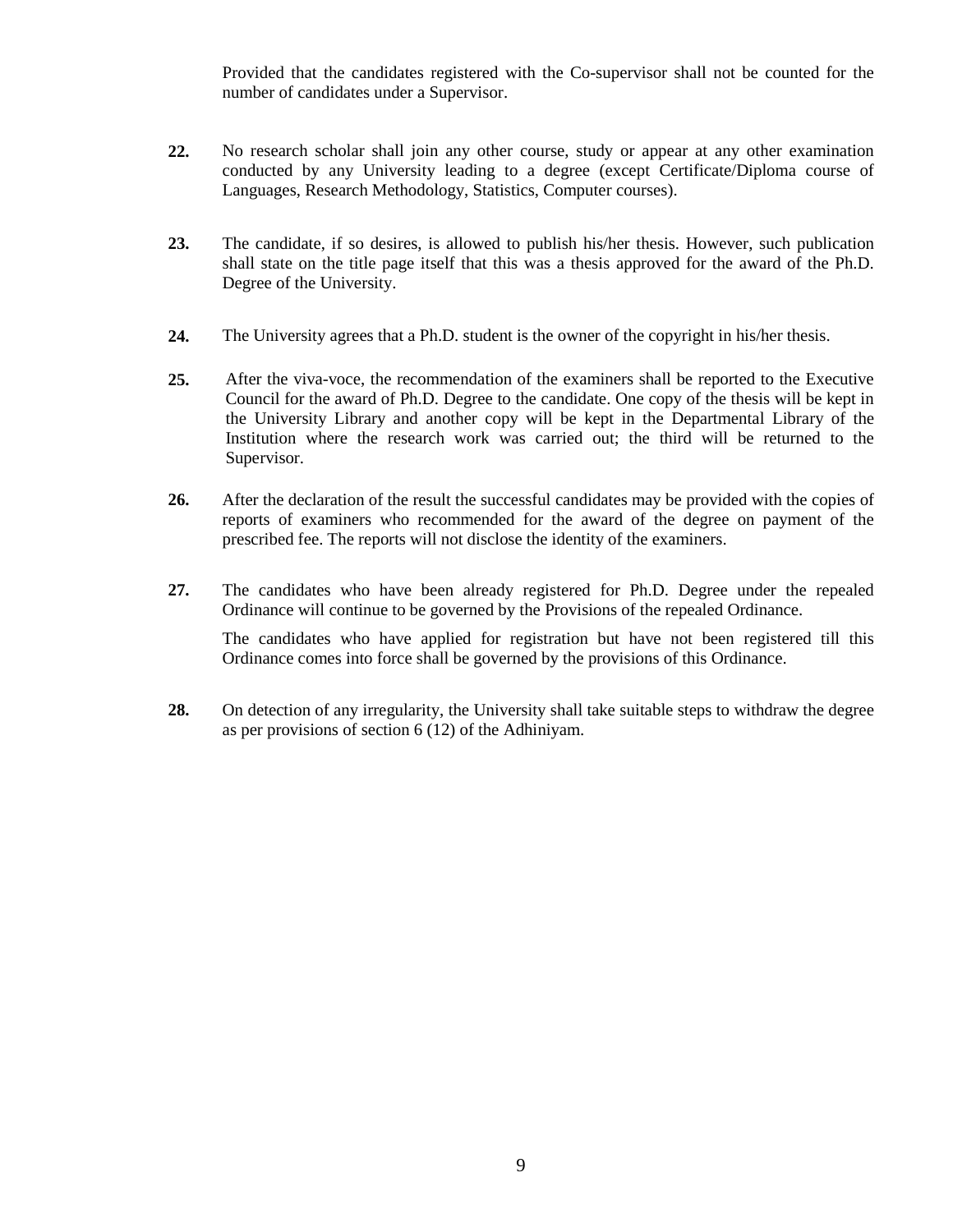## **APPENDIX - 1**

## **PROFORMA FOR SYNOPSIS (Clause 5 of the Ordinance - 45)**

| 1. | Title of the thesis                                      |  |
|----|----------------------------------------------------------|--|
| 2. | Introduction (in about 200 words)                        |  |
| 3. | A brief review of the work already done<br>in the field  |  |
| 4. | Objectives                                               |  |
| 5. | Noteworthy contribution in the field of<br>proposed work |  |
| 6. | Proposed methodology                                     |  |
| 7. | Expected outcome of the proposed work.                   |  |
| 8. | Bibliography in standard format                          |  |
| 9. | List of published papers of the candidate.               |  |

**Signature of the Supervisor** Signature of the Candidate

**Forwarded**

**Chairman, DRC**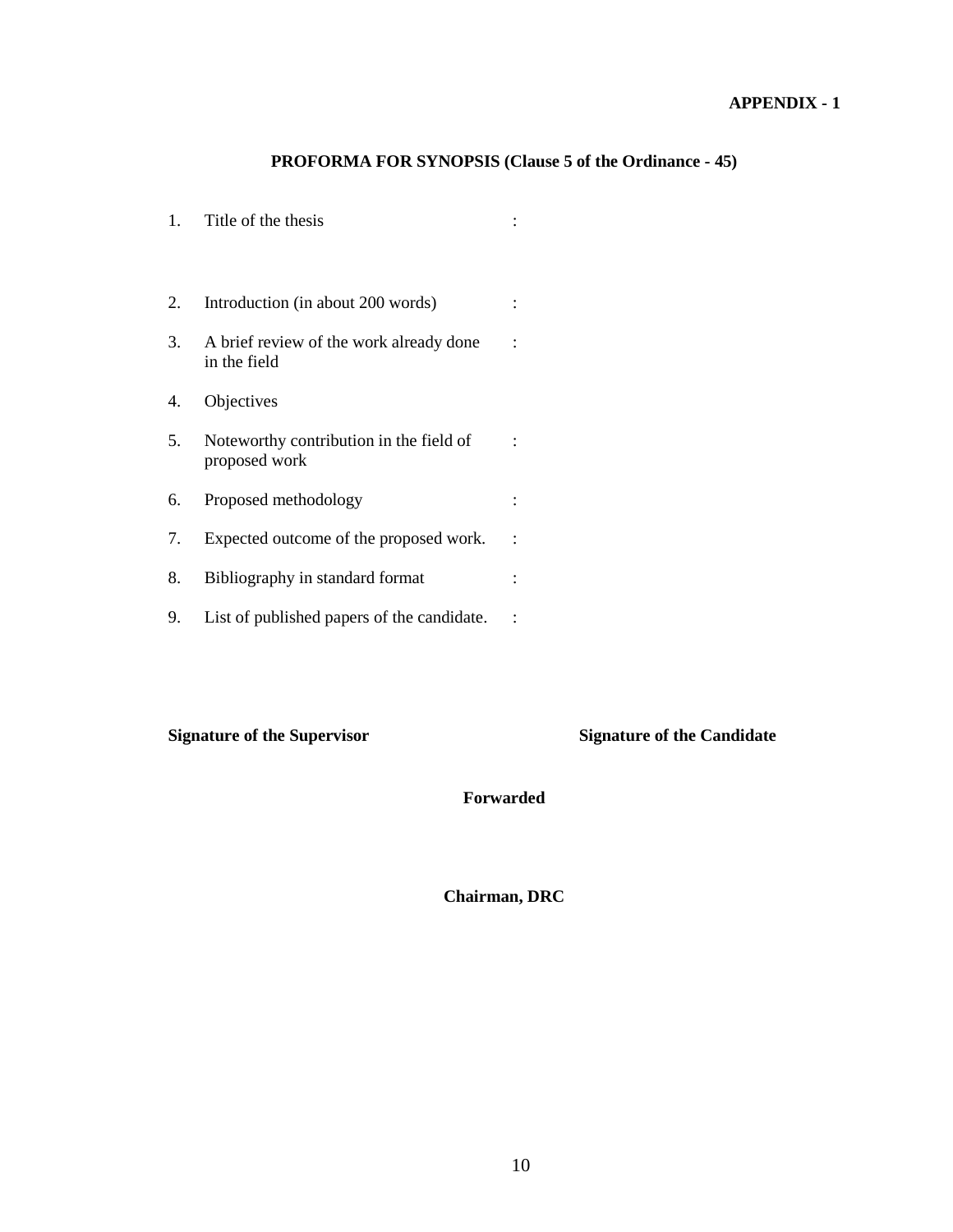## **CONFIDENTIAL (Clause 12 of the Ordinance - 45)**

Six monthly Progress Report of the Research work done for the period from ………...……. to ……………….. of the research Scholar.

| 1. | Name of the Research Scholar                                          |                                                                                                                                                                     |
|----|-----------------------------------------------------------------------|---------------------------------------------------------------------------------------------------------------------------------------------------------------------|
| 2. | Subject                                                               |                                                                                                                                                                     |
| 3. | Topic registered for Ph.D. Degree                                     |                                                                                                                                                                     |
|    |                                                                       |                                                                                                                                                                     |
|    |                                                                       |                                                                                                                                                                     |
| 4. | Name of the Supervisor                                                |                                                                                                                                                                     |
| 5. | Statement on the Research Activity<br>Carried Out by the Candidate    | Period with dates the candidates has been<br>with the guide for research work. (Indicate<br>the date of leave availed by the candidate<br>during the above period). |
|    |                                                                       |                                                                                                                                                                     |
|    |                                                                       | <b>Signature of the Candidate</b>                                                                                                                                   |
|    | Remarks of supervisor on the work done by the candidate on the topic: |                                                                                                                                                                     |
|    |                                                                       |                                                                                                                                                                     |
|    |                                                                       |                                                                                                                                                                     |
|    |                                                                       |                                                                                                                                                                     |
|    |                                                                       |                                                                                                                                                                     |

**Signature of the Chairman, DRC** Signature of the Supervisor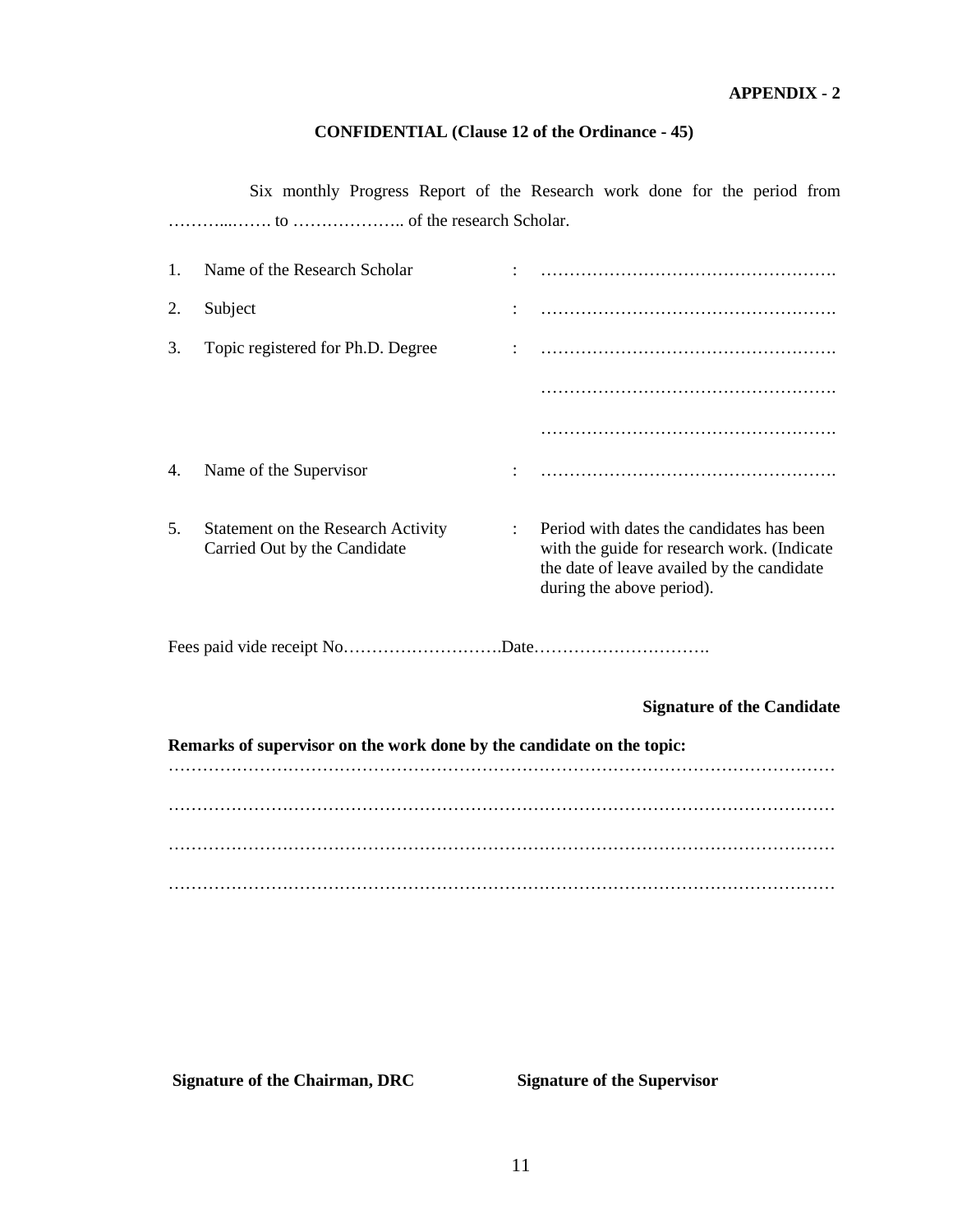## **APPENDIX - 3**

## **DECLARATION BY CANDIDATE (Clause 14b of the Ordinance - 45)**

| days of attendance excluding the attendance of the course-work, in the research centre. |
|-----------------------------------------------------------------------------------------|

I further declare that to the best of my knowledge the thesis does not contain any part of any work, which has been submitted for the award of any degree either in this University or in any other University/ Deemed university without proper citation.

**Signature of the Supervisor** Signature of the Candidate

**Signature of the Chairman, DRC**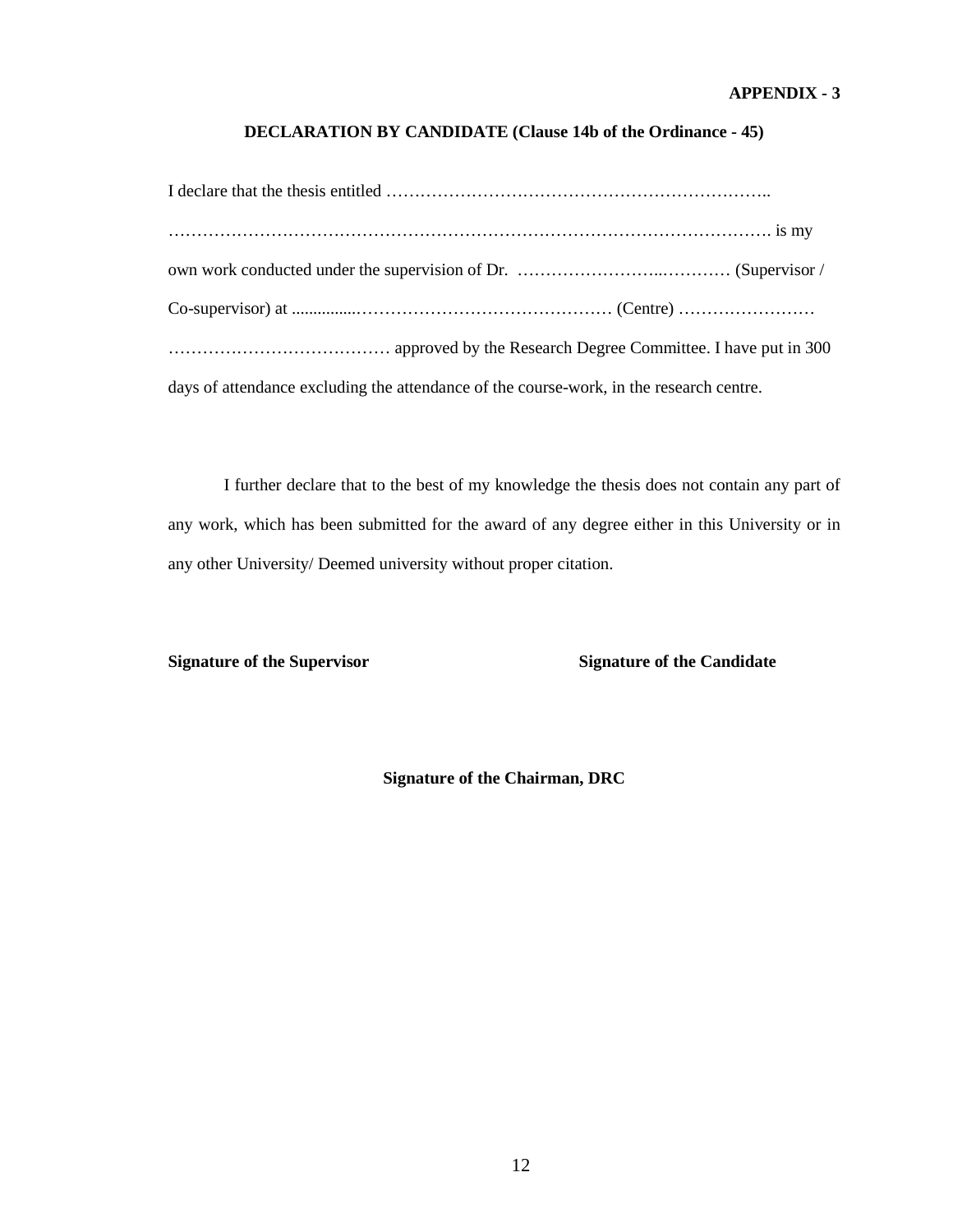## **CERTIFICATE BY THE SUPERVISOR/ CO-SUPERVISORS (Clause 14c of the Ordinance - 45)**

This is to certify that the work entitled …………………………………….......................

……………… ……………………………………….is a piece of research work done by

Shri / Smt./ Ku. ……………………………………………………………............... under my (our) guidance and supervision for the degree of Doctor of Philosophy of ………..…………………………………………………………………………………….

Pt. Ravishankar Shukla University, Chhattisgarh, India. That the candidate has put in an attendance of 300 days, excluding attendance of course-work, in the research centre.

## **To the best of my knowledge and belief this thesis**

- [1] Embodies the work of the candidate himself/ herself.
- [2] Has duly been completed.
- [3] Fulfills the requirements of the Ordinance relating to the Ph.D. degree of the University; and
- [4] Is up to the standard both in respect of contents and language for being referred to the examiner.

**Signature of the Co-Supervisor(s) Signature of the Supervisor**

#### **Forwarded**

### **Signature of the Chairman, DRC**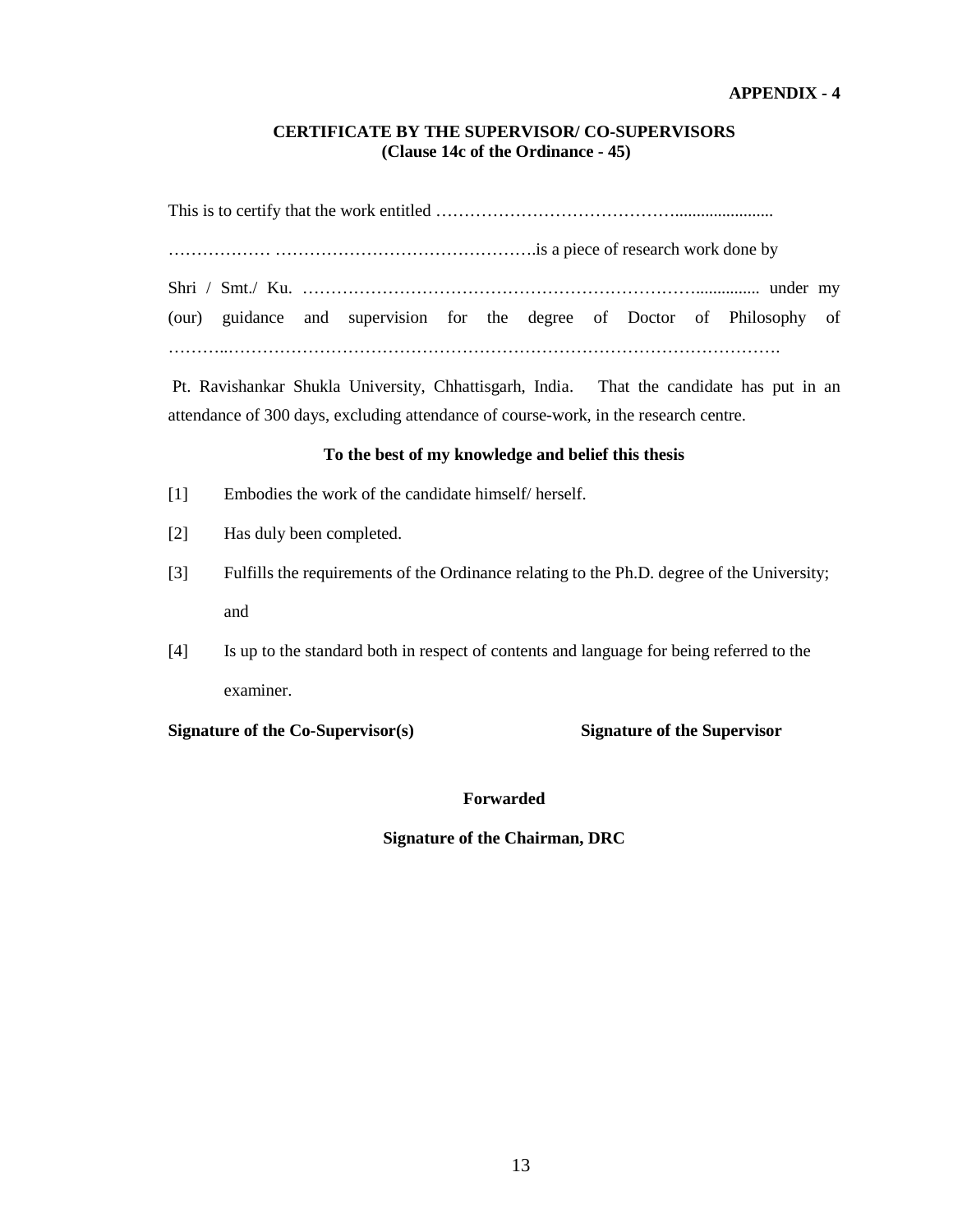| <b>Copy Right Transfer Approval Form</b> |
|------------------------------------------|
| (Clause 14e of the Ordinance $-45$ )     |

| Name of the Candidate: |  |
|------------------------|--|
| Department:            |  |
| Degree:<br>University: |  |
|                        |  |
| Supervisor:            |  |
| Thesis Title:          |  |
|                        |  |
| Year of Award:         |  |

### Agreement

- 1. I hereby declare that, if appropriate, I have obtained and attached hereto a written permission/ statement from the owner(s) of each third party copyrighted matter to be included in my thesis/ dissertation, allowing distribution as specified below.
- 2. I hereby grant to the university and its agents the non-exclusive license to archive and make accessible, under the condition specified below, my thesis/ dissertation, in whole or in part in all forms of media, now or hereafter known. I retain all other ownership rights to the copyright of the thesis/ dissertation. I and my Supervisor also retain the right to use in future works (such as articles or books) all or part of this thesis, dissertation, or project report.

Condition:

1. Release the entire work for access worldwide  $\Box$ 

Signature of the Candidate Signature and seal of the Supervisor

Place

.

Date